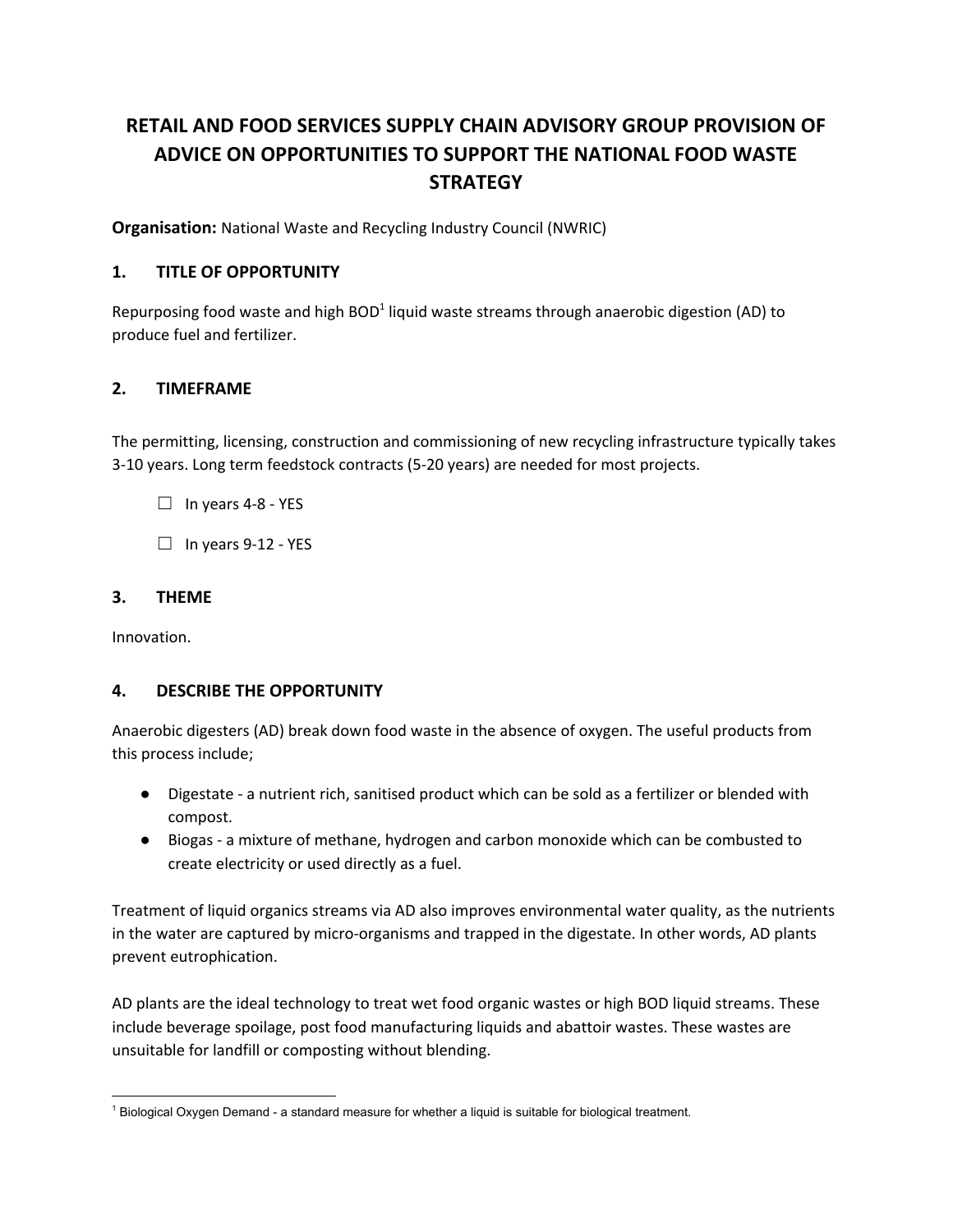AD plants are used extensively in sewerage treatment (for blackwater), but more recently have been expanded to ensure a beneficial use is made of the above mentioned liquid waste streams. New AD facilities are now being constructed in the UK, Europe and Asia.

#### **a. Food waste characteristics**

AD plants are the ideal technology to treat wet food organic wastes - such as liquid beverage spoilage, post food manufacturing liquids and abattoir wastes.

## **b. The scale of the problem the opportunity addressed**

Australia currently sends 12.5 million tonnes of organics to landfill each year. AD offers an opportunity to divert organic wastes from landfill.

The addition of water to clean, solid food waste streams can make them suitable for anaerobic digestion.

- Liquids currently being dehydrated to make them suitable for landfill can now be treated.
- Energy and materials can be recovered from liquid organics streams currently going to sewer.
- Anaerobic digestion is a better environmental outcome compared to soil injection, a common technique used to treat liquid organics.

#### **c. The opportunity**

Australia currently has a number of operating and commercially viable anaerobic digesters. These include;

- The [Richgro](http://www.richgro.com.au/news/waste-to-clean-energy-in-a-southern-hemisphere-first/) facility in WA.
- **[EarthPower](https://earthpower.com.au/) in NSW**.

Further, Yarra Valley [Water](https://www.yvw.com.au/about-us/major-projects/waste-energy-facility) are also in the process of developing an anaerobic digester in East Wollert, while SUEZ Australia run a [co-digestion](http://www.degremont.com.au/media/news/treating-todays-organics-for-tomorrows-energy/) plant in South Australia. These facilities demonstrate the technology operates successfully. AD plants typically treat 30,000 to 60,000 tonnes per annum, and therefore these facilities can divert large volumes of food organics at a modest cost per tonne.

The NWRIC sees the expansion of anaerobic digesters as a key opportunity to reduce food organics going to landfill.

## **d. Why it is best placed to contribute to the reduction in food waste**

The NWRIC supports all initiatives to reduce food waste upstream, as described by the waste hierarchy.

However, while millions of tonnes of food waste are going to landfill, it makes sense to capture value from this steam. Diverting food organic wastes from landfill using large processing infrastructure such as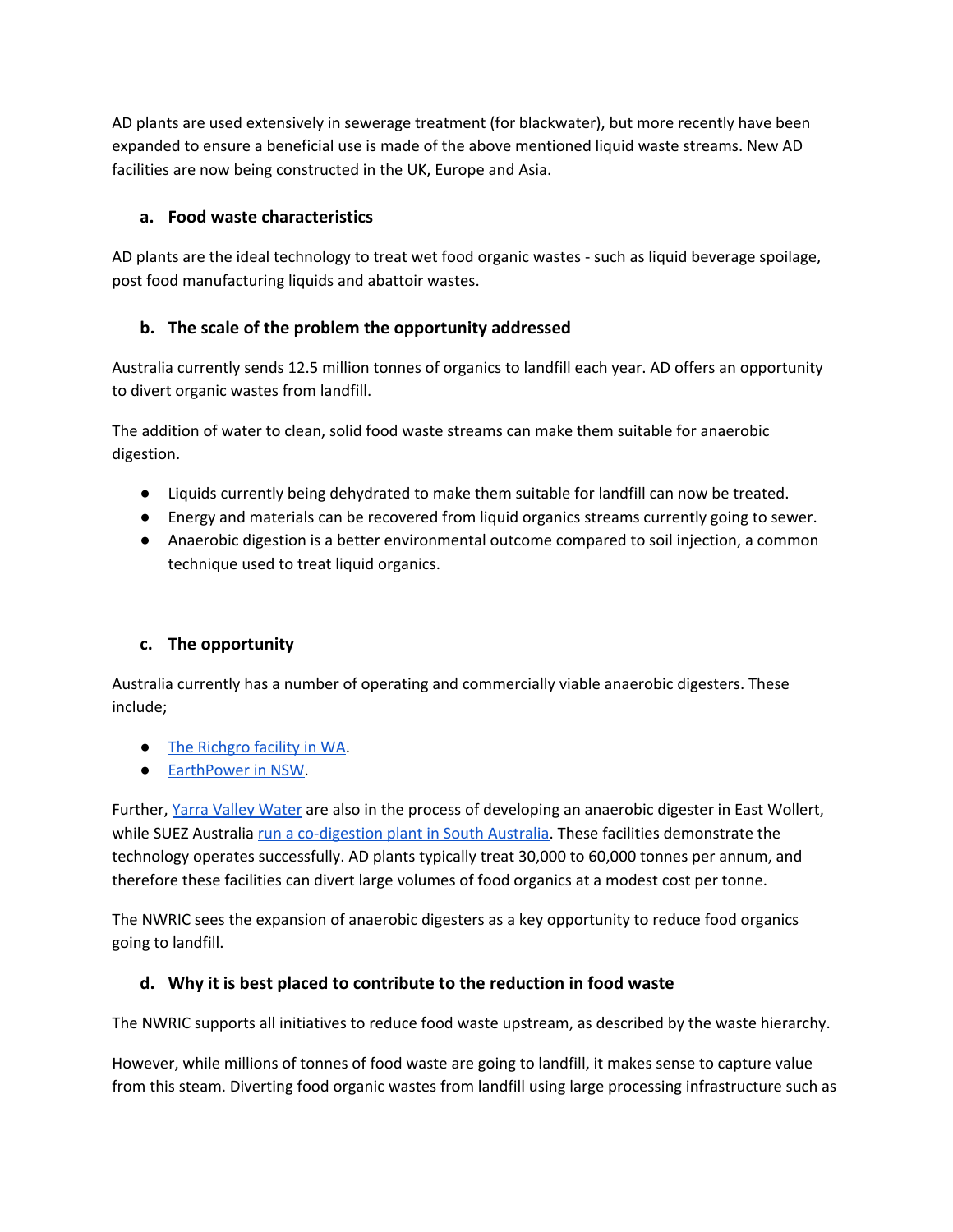AD technology is an economical efficient way to directly reduce land, fertilizer, water use and greenhouse emissions.

# **5. ACTIONS SUPPORTING THE OPPORTUNITY**

The NWRIC has produced a 'Policy [Roadmap'](http://www.nwric.com.au/) which outlines policy measures to improve private sector investment into resource recovery infrastructure. The roadmap summaries several measure which would useful in this instance.

The Commonwealth could;

- 1) Prepare and publish data on potential market opportunities for organics recovery infrastructure, including AD facilities.
- 2) Support high quality, 'whole of government' planning initiatives which create protected sites for recycling infrastructure.
- 3) Encourage States to make landfill levy revenue available as low interest loans to support new recycling infrastructure.
- 4) Harmonise the laws and regulations governing waste management and recycling (through COAG).
- 5) Put forward an ERF Method which supports and rewards the emissions reduction created by the diversion of organics into AD plants. These are not business as usual infrastructure.

From here this submission will only focus on points 2, 3 and 5.

## **a. Description and implementation**

Action 1: Make levy funds available as low interest loans to support private investment into recycling plants, including AD plants.

Action 2: Prepare an ERF method for diverting liquid organics to AD.

Action 3: The Commonwealth Government should support high quality, 'whole of government' planning initiatives which create protected sites for recycling infrastructure.

## **b. Responsibility for delivery**

| Action 1 | State Governments - agencies controlling levy funds.                                               |
|----------|----------------------------------------------------------------------------------------------------|
| Action 2 | Commonwealth Government - Department of the Environment.                                           |
| Action 3 | State Government EPAs, Planning Departments, Environmental Authorities and<br>Local Government(s). |

## **c. Performance measurement**